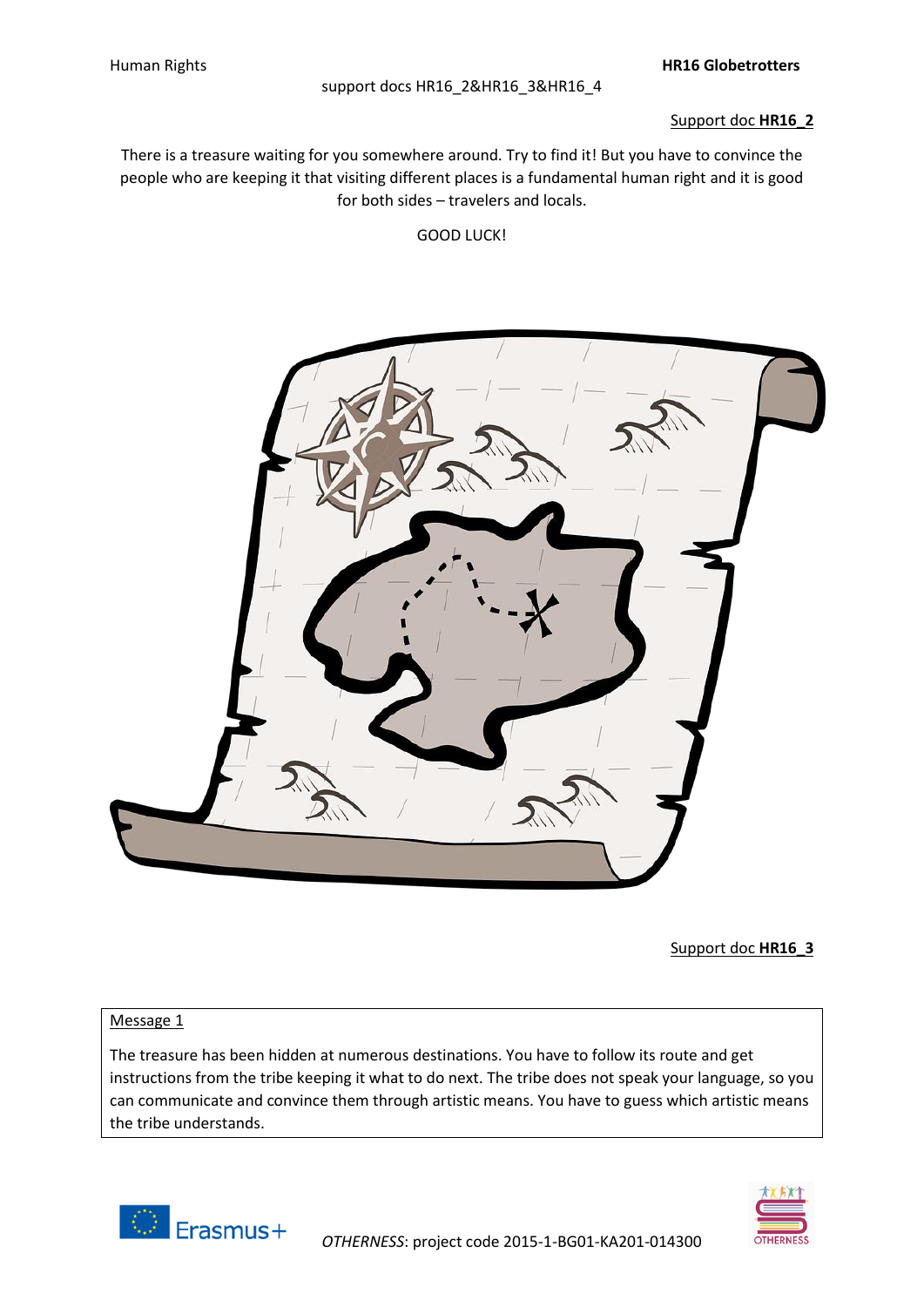

Your first destination is BOOKLandia

Message 2



Your second destination is ECNADLandia





| You are almost there! Last task - go to Go to ERTAEHTLandia | Message 5 |  |
|-------------------------------------------------------------|-----------|--|
|                                                             |           |  |

## Support doc **HR16\_4**

# BOOKLandia



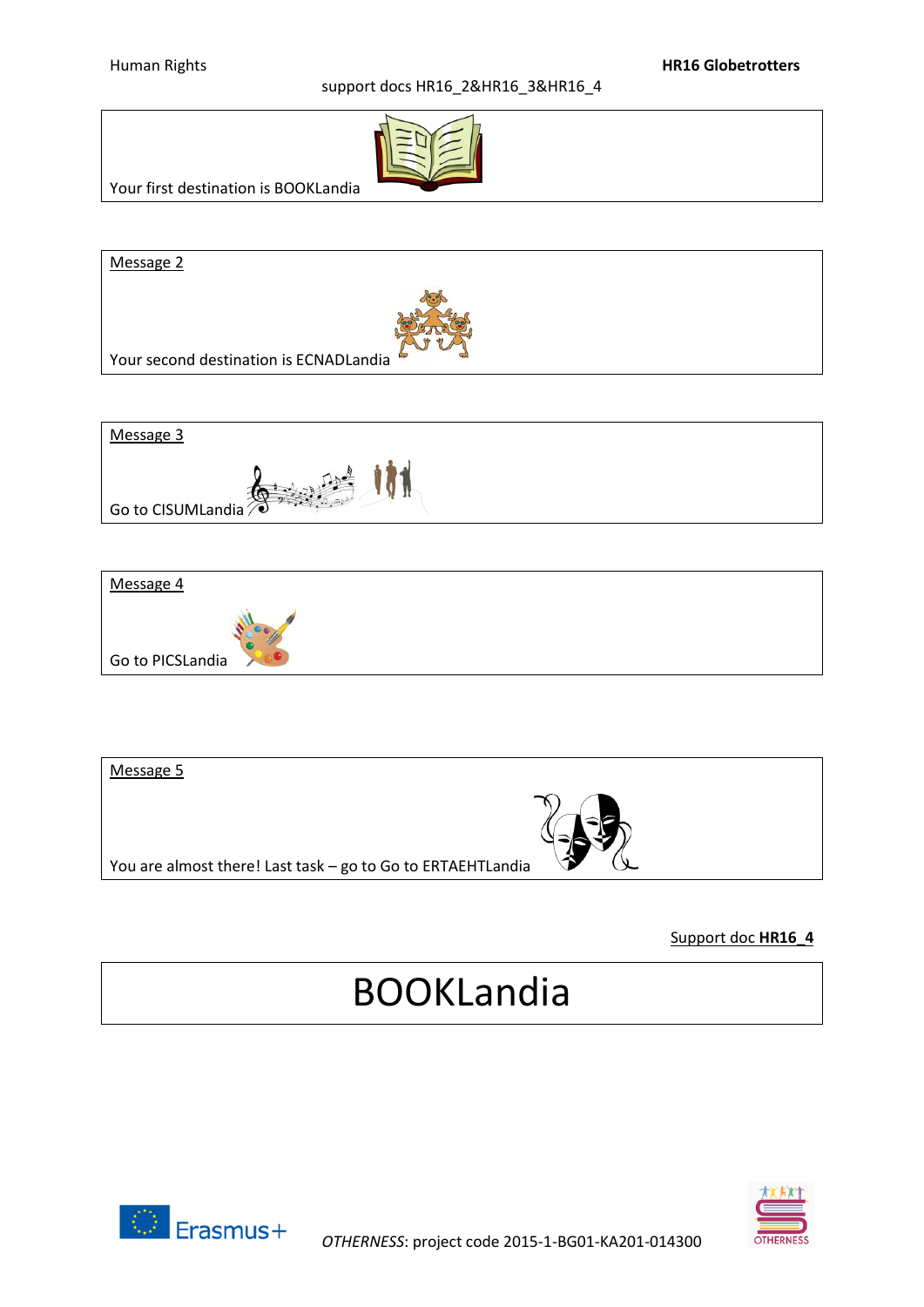



## CISUMLandia





*OTHERNESS*: project code 2015-1-BG01-KA201-014300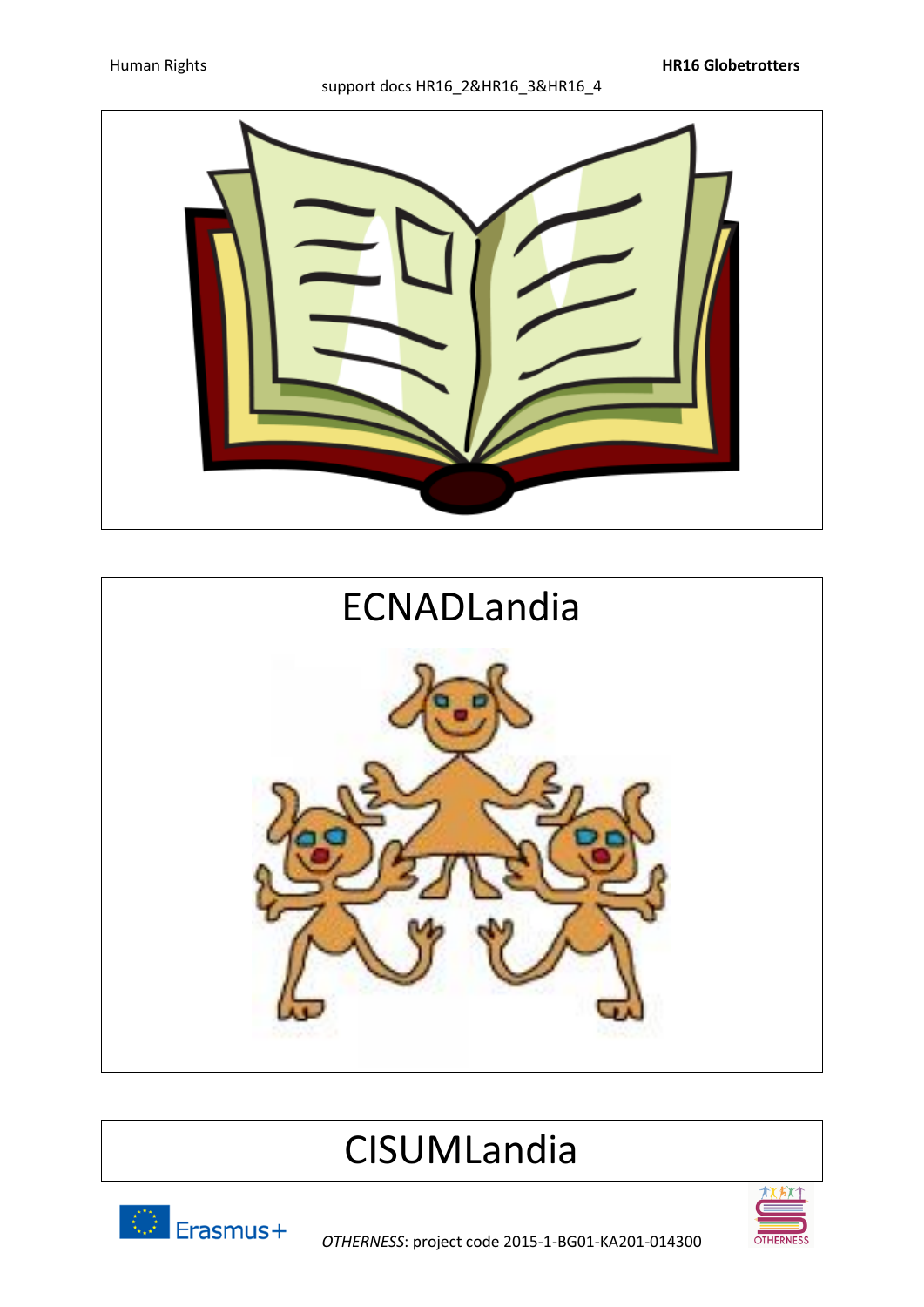